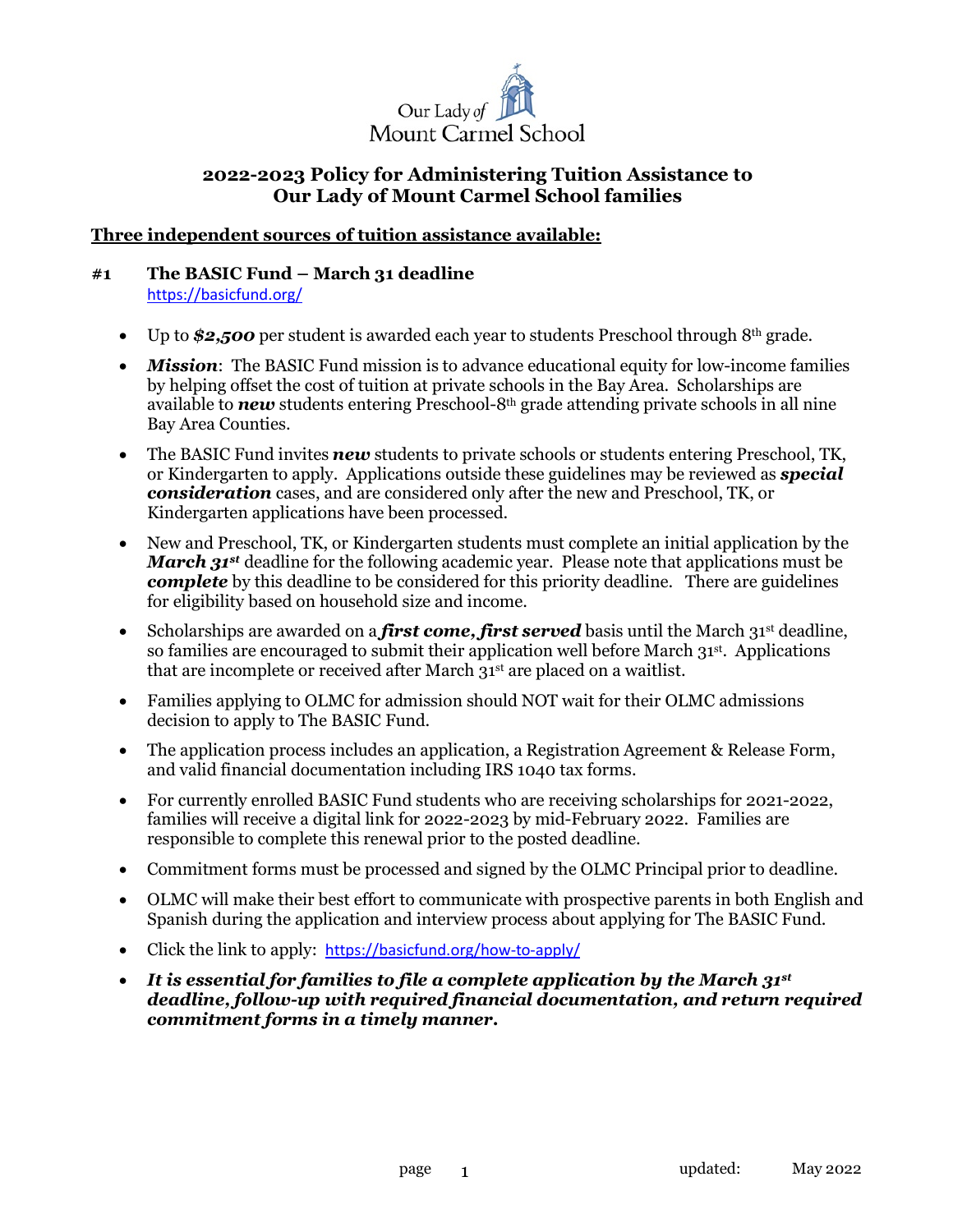

#### **#2 Archdiocese of San Francisco Elementary School Grants – April 15th deadline https://schools.sfarchdiocese.org/elementary-school-grants**

- *\$600* school grants are awarded per student each year to Preschool through 8<sup>th</sup> grade students.
- TADS is a service that the Archdiocese of San Francisco uses to evaluate families' tuition resources. All applications must be submitted to TADS https://mytads.com/ by the *April*  15<sup>th</sup> deadline. School grants are not awarded to applicants who have submitted after the April 15<sup>th</sup> deadline.
- It is essential for families to file a *complete* application by the April 15<sup>th</sup> deadline and followup with required tuition documentation in a timely manner. Late applications will **NOT** be considered.
- The DCS: Department of Catholic Schools processes applications in late May/early June and notifies families that have been granted the assistance.
- OLMC will make their best effort to communicate with prospective parents during the application and interview process about applying for the Archdiocese of SF grants.
- *It is essential for families to file a complete application by the April 15th deadline.*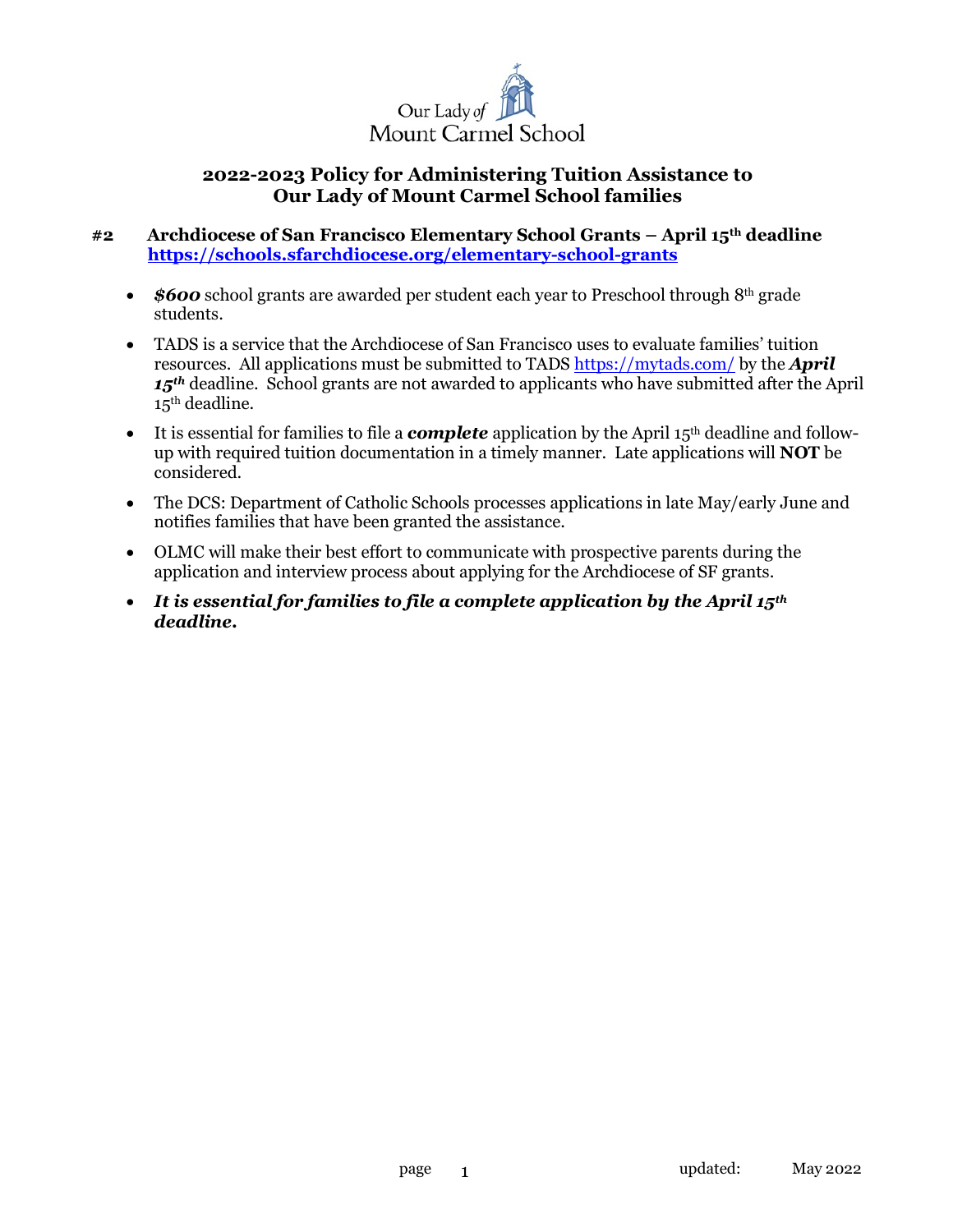

# **#3 OLMC Tuition Assistance – April 15th deadline**

 **https://www.school.mountcarmel.org/admissions/tuition-assistance.cfm**

- OLMC administers their tuition assistance using the TADS online tuition assistance administration tools. Because families are required to submit a TADS application; and TADS does the financial analysis for OLMC, there is no additional OLMC application.
- If families feel they need to explain further about their personal financial circumstances, they are asked to submit a personal statement and submit this to TADS by April  $15<sup>th</sup>$ . In addition, families are welcome to send this personal statement to the OLMC Principal.
- TADS is a service that OLMC uses to evaluate families' financial resources. All applications must be submitted to https://mytads.com/ by the *April 15th* deadline.
- It is essential for families to file a *complete* application by the April 15<sup>th</sup> deadline and followup with required financial documentation in a timely manner.
- TADS ratings: GOOD, FAIR & POOR are given based on TADS' confidence about the accuracy of the family's application submitted. It is essential that families submit required documentation to ensure that their application is rated at least FAIR by the OLMC April 15th processing date.
- Applications with a POOR rating at the time of processing on or soon after April 15<sup>th</sup> will NOT be considered for a scholarship.
- A confidential Tuition Assistance Committee including the OLMC Principal; OLMC Pastor; OLMC School Finance Manager; and the Chair of the OLMC School Finance Committee will review the OLMC Policy for Administering Tuition Assistance and the TADS' Grant Run data. Based on this Policy, the Tuition Assistance Committee will confirm tuition assistance awards to families.
- The Tuition Assistance Committee will meet each year soon after the April 15<sup>th</sup> deadline, and will notify families of their OLMC tuition assistance award by June 15th.
- OLMC will determine tuition assistance using the TADS Equal Ratio solution.(https://www.tads.com/financial-aid-assessment/grant-management/)
- Note: Because tuition assistance from The BASIC Fund and the Archdiocese of San Francisco are independently determined, these awards will not influence or reduce what families will receive from the OLMC Tuition Assistance.
- Special circumstances: There are times when families encounter unexpected financial obstacles through no fault of their own. If this occurs during the academic year, families are encouraged to submit an appeal letter in writing to the OLMC Principal explaining their changed circumstance and request for tuition assistance. Families will be required to submit a TADS application and tuition assistance will be awarded based on the equal ratio criteria.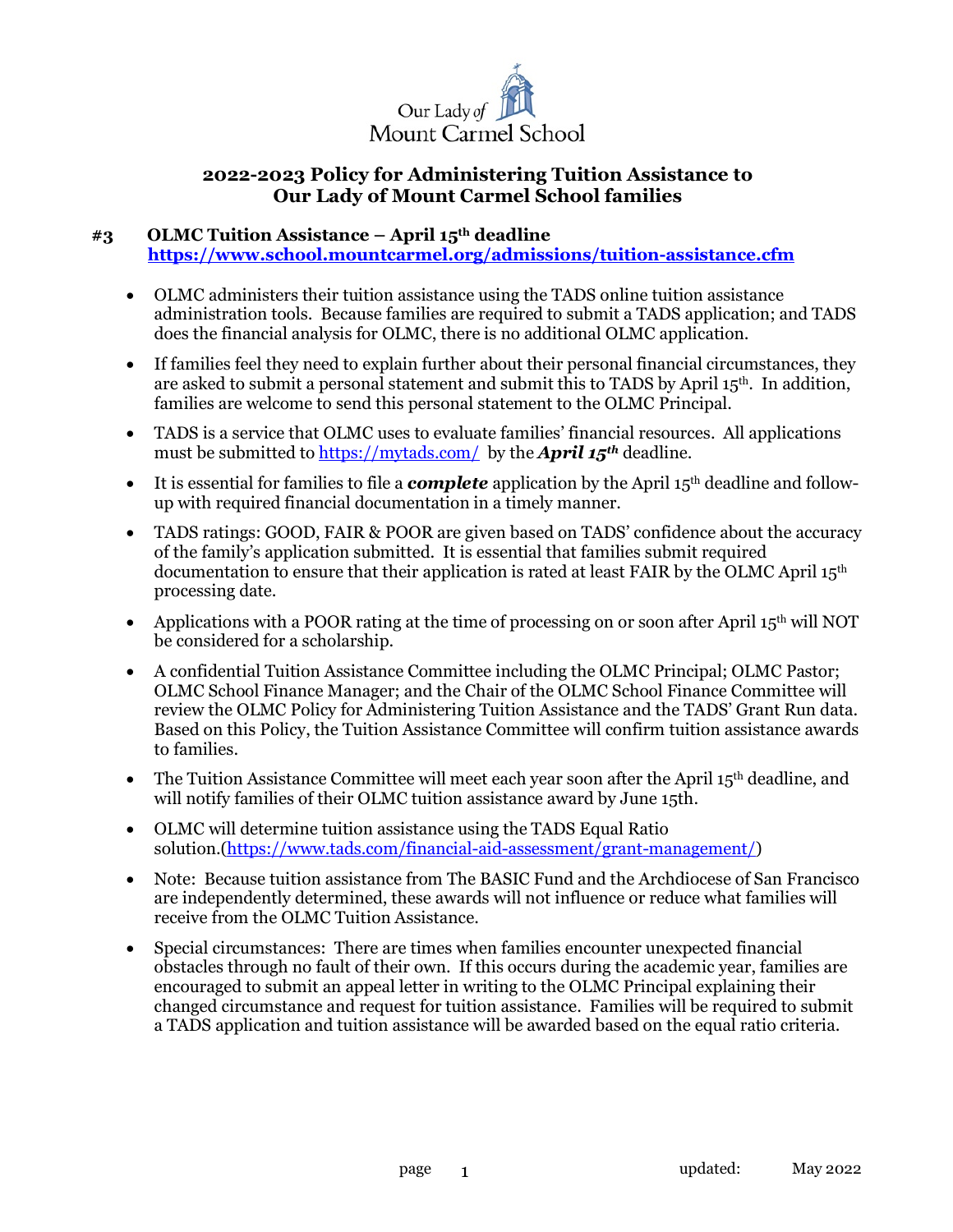

#### **How OLMC Tuition Assistance is Allocated Using TADS**

- TADS collects a tuition assistance application that asks for the income, expenses, assets and liabilities of each family. To verify the accuracy of what families have notated on their application, TADS requests copies of family's previous year's tax return and W-2 form. If a family has a business, TADS will collect a business tax return.
- Application rating: TADS rates the completeness of every application and assigns a rating:
	- **GOOD:** financial documentation provided by families are sufficient to verify their financial information reported on their application.
	- **FAIR**: families have submitted most financial documentation to TADS. Additional documentation submitted by parents could slightly impact their financial analysis.
	- **POOR**: families did not submit required financial documentation to TADS to verify the accuracy of what they reported on their application. Additional documentation submitted by families could have a large impact on a families' financial analysis.

Note: Families should be diligent to review their TADS application rating and submit required documentation in order to complete their application and upgrade their rating to GOOD. It is each family's responsibility to monitor and update their TADS application file.

- Based on the information on the application, TADS will calculate for each family Household Adjusted Income, Calculated Contribution, and Calculated Need.
- Important parameters for the TADS grant run will include:
	- OLMC will use the TADS **Equal Ratio** solution to determine tuition assistance.
	- OLMC will request a TADS grant run on or soon after the **April 15th** deadline. OLMC tuition assistance will be based on the status of family application at the time of the grant run.
	- OLMC will confirm TADS application names are students who have **enrolled** for the upcoming year.
	- OLMC will not offer tuition assistance to applications with a **POOR** rating.
	- OLMC will determine the level of assistance available. **For 2022-2023, \$60,000 is budgeted for OLMC tuition assistance.**